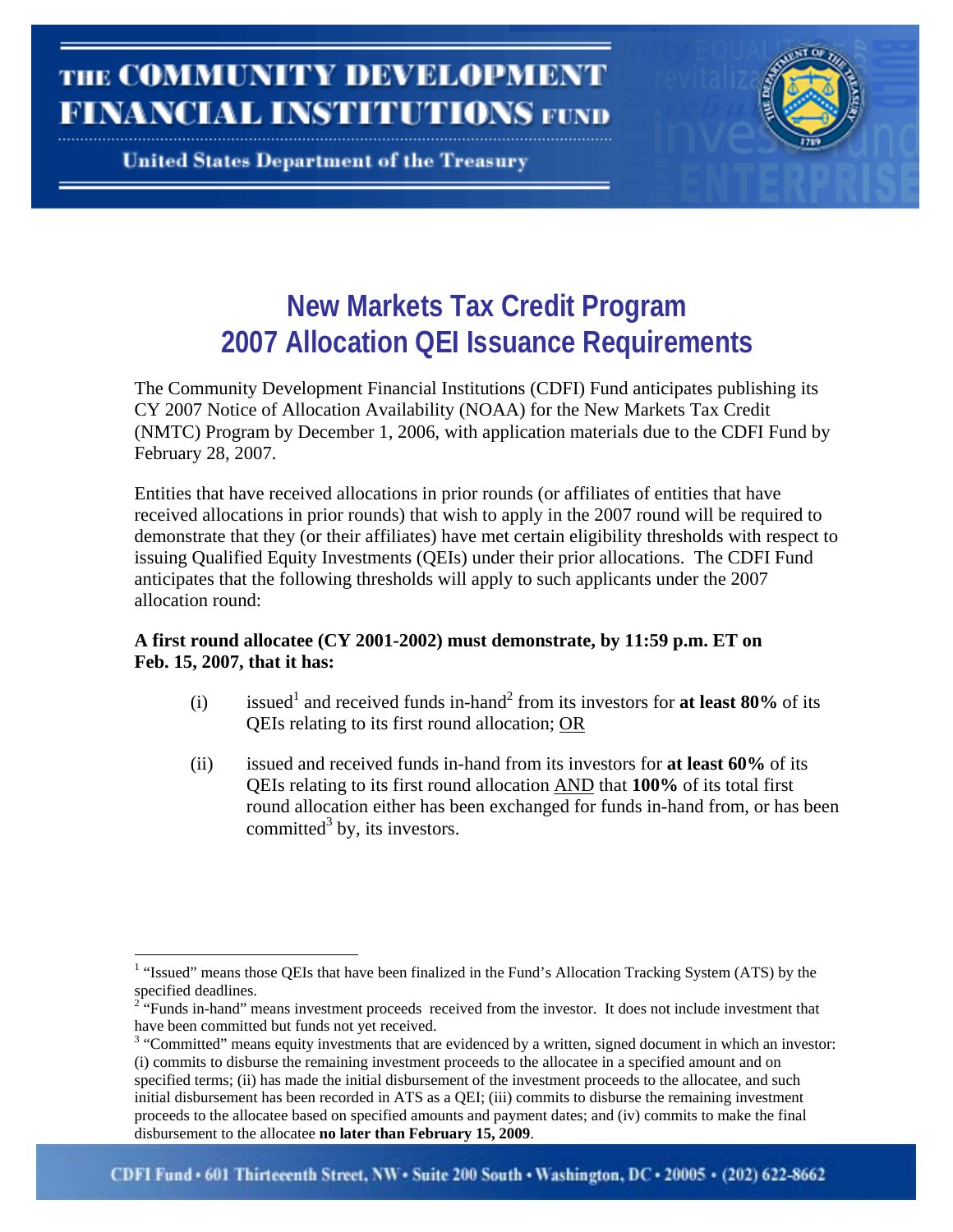

### **A second round Allocatee (CY 2003-2004) must demonstrate by 11:59 p.m. ET on Feb. 15, 2007, that it has:**

- (i) issued and received funds in-hand from its investors for **at least 60%** of its QEIs relating to its second round allocation; OR
- (ii) issued and received funds in-hand from its investors for **at least 50%** of its QEIs relating to its second round allocation AND that **at least 80%** of its total second round allocation either has been exchanged for funds in-hand from, or has been committed by, its investors.

### **A third round allocatee (CY 2005) must demonstrate by 11:59 p.m. ET on Feb. 15, 2007, that it has:**

- (i) issued and received funds in-hand from its investors for **at least 50%** of its QEIs relating to its third round allocation; OR
- (ii) issued and received funds in-hand from its investors for **at least 40%** of its QEIs relating to its third round allocation AND that **at least 80%** of its total third round allocation either has been exchanged for funds in-hand from, or has been committed by, its investors.

# **A fourth round allocatee (CY 2006) must demonstrate by 11:59 p.m. ET on Feb. 15, 2007, that it has:**

- (i) issued and received funds in-hand from its investors for **at least 50%** of its QEIs relating to its fourth round allocation; OR
- (ii) issued and received funds in-hand from its investors for **at least 20%** of its QEIs relating to its fourth round allocation AND that **at least 60%** of its total fourth round allocation either has been exchanged for funds in-hand from, or has been committed by, its investors.

Further, an applicant is not eligible to receive a NMTC Allocation in the CY 2007 round if another entity that Controls the applicant, is Controlled by the applicant or shares common management officials with the applicant (as determined by the CDFI Fund) is a prior allocatee and has not met the requirements for the issuance and/or commitment of QEIs as set forth above.